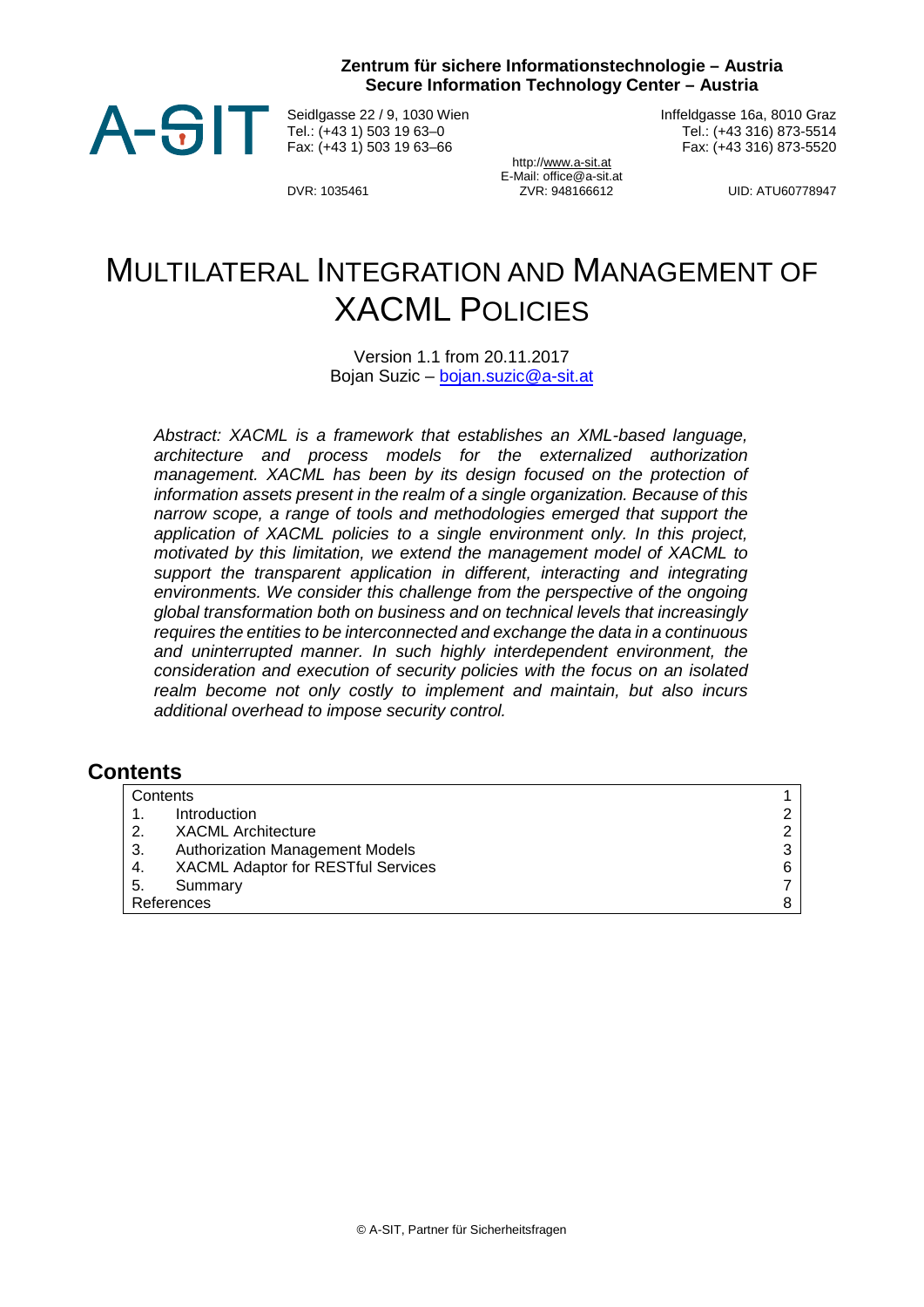### <span id="page-1-0"></span>**1. Introduction**

The overall cloudification of services and an increasing amount of data that is stored in, delivered from, or exchanged between different systems deployed in the cloud requires rethinking existing paradigms of security and privacy management. Traditional models and case-scenarios assume the user's data to be stored and processed primarily at a single entity. In contrast to that, emerging business models assume the dynamic processing and reuse of data in complex multi-party transactions. As a result, a tremendous amount of data gets collocated at third-party premises, used and shared by many applications that run beyond the user's premises or control.

In this project, we consider the management of data sharing processes in the cloud from the viewpoint of a single organization that consumes multiple cloud services. The base building block of our scenario is XACML reference model, which defines the architecture, language, and protocol for the authorization management in the enterprise environment. Being conceptualized earlier, and focused on a scenario consisting of a single organization, this model exhibits scalability and manageability deficiencies when it comes to the involvement of multiple organizations and assets. These deficiencies prevent the broader adoption of XACML beyond the larger enterprises due to the added overhead and required skills and infrastructure to support the complexity of the whole deployment.

This report presents our contribution toward mitigating barriers concerning scalability and manageability of heterogeneous XACML-based environments. Our contribution includes policy adaptor that allows the translation between harmonized RESTful service description models to the policies and attributes specific to proprietary environments. Being integrated with policy administration point of XACML, this adaptor allows the management of security policies at different clouds using a single and abstract service description model. This allows reducing the overhead of managing diverse services based on non-standardized approach. It also allows achieving the consolidated overview of security controls implemented at different services.

This work is experimental and focuses on RESTful services. Hence, it is not appropriate to be used with traditional web service stack or other types of XACML deployments.

## <span id="page-1-1"></span>**2. XACML Architecture**

XACML (eXtensible Access Control Markup Language) [1] is an OASIS standard that defines an architecture, policy language and interaction protocol for access control. The goal of XACML is to promote common technology and building blocks for interoperability of access control implementations by multiple vendors. In [Figure 1](#page-1-2) we show general building blocks that constitute XACML.



<span id="page-1-2"></span>*Figure 1: XACML Building Blocks*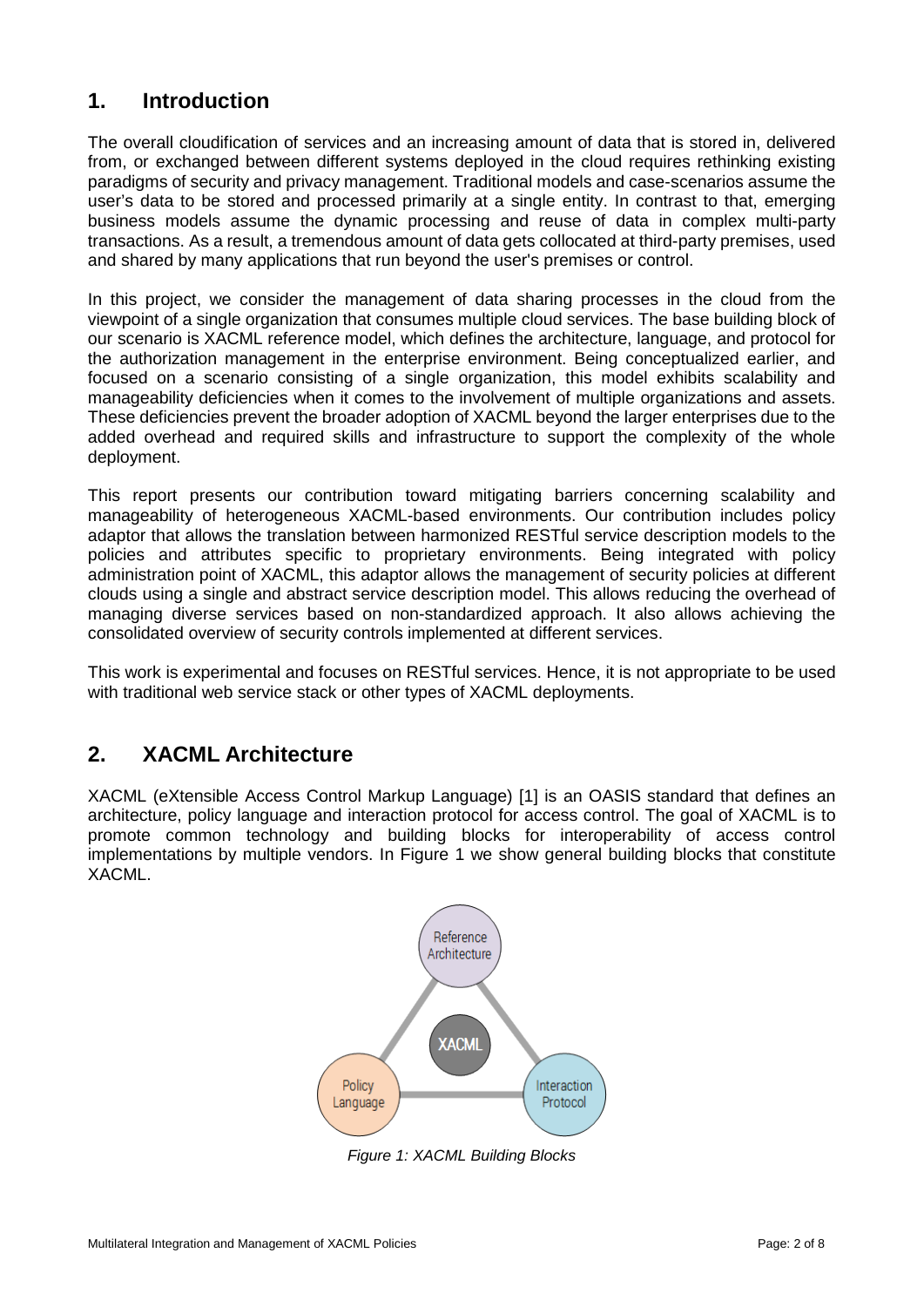The core components of the XACML architecture and its accompanying data-flow model include Policy Enforcement Point (PEP) and Policy Decision Point (PDP) as well as Policy Administration Point (PAP), Policy Information Point (PIP) and Policy Retrieval Point (PRP). These are shown in [Figure 2,](#page-2-1) which also shows a typical deployment of these components inside the premises of an arbitrary organization.

It should be noted that the components defined under XACML framework focus on providing the functionality related to the definition, evaluation, enforcement and management of security policies. The protocol itself is organization-centric, focusing only on interactions that are relevant to the enforcement infrastructure. The interactions that fall under the broader scope of authorization management, such as requesting authorizations, are not present. Instead, the only point that accessing clients interact with is PEP, which implements an opaque enforcement mechanism to control their accesses. Therefore, the clients are often not aware of the existence of an underlying infrastructure.



*Figure 2: XACML Architecture*

<span id="page-2-1"></span>The security policy language established under XACML represents a more generalized, broadly adopted and standardized approach that specifies security policies in XM following the attributebased access control model [2]. It defines the basic elements Rule, Policy and PolicySet. Rule entities implement the actual authorization logic and are the atomic units of the policy. The policy entity, in contrast, combines multiple rules for evaluation by the XACML engine. It furthermore has an associated algorithm for combining multiple rules and optionally a set of obligations or advices, which can be used to execute particular actions once a policy evaluation succeeds. A policy set is positioned one level above and incorporates multiple policies, other policy sets, obligations, and advices.

The XACML approach has evolved to the de-facto standard in the field of data-security policy languages and therefore is adapted, modified and improved extensively.

## <span id="page-2-0"></span>**3. Authorization Management Models**

We have identified three primary models covering XACML-based authorization management. We consider the existence of multiple organizations or organizational units in a single organization and the environment that includes several cloud providers. These providers act as independent entities, providing the services to the primary user (organization).

The abstract architecture of the first model is shown in [Figure 3.](#page-3-0) This model considers the authorization management across multiple organizations. Here we can distinguish the cases of the management across different organizations, and the management across a single organization with multiple organizational units. In both cases, each of these entities consists of local, fully deployed XACML components.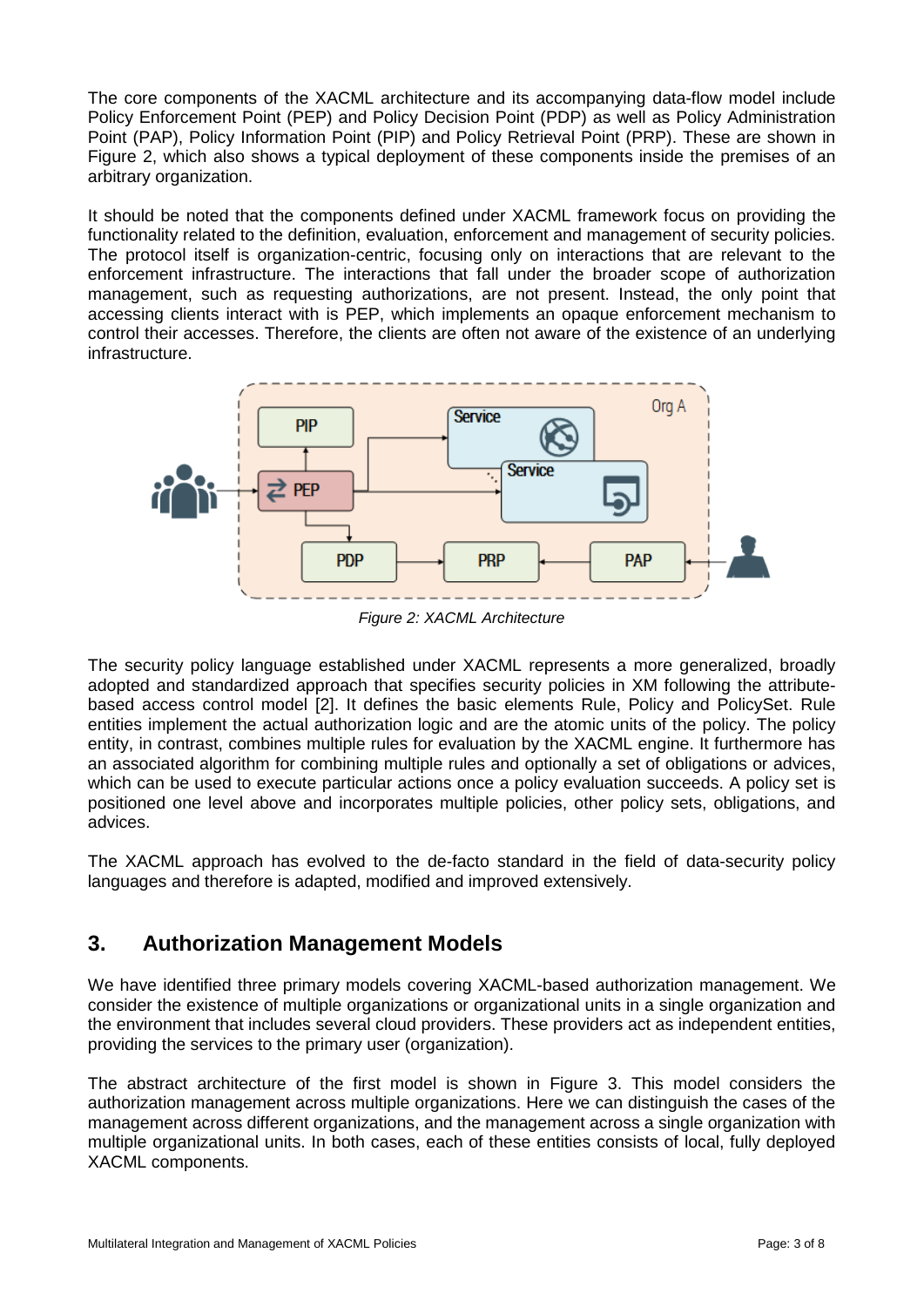

*Figure 3: Managing authorizations in multi-organizational environment*

<span id="page-3-0"></span>In this setup, each entity deploys the services and a PEP that protects the access to these services. The policies are determined and stored locally, whereas the locally deployed PDP evaluates PEP requests based on these policies. Characteristic of this model is that, as each service and local environment are specific, they rely on a range of attributes and policies that are locally established. In a typical case, system administrators independently for each environment establish these assets. Such scenario is often applied in multi-organizational deployments, as each organization may have different practices or employs different companies. This scenario is also often found in complex organizations consisting of multiple units, where the units are geographically dispersed or exhibit a significant level of autonomy.

Considering back the architecture shown in [Figure 3,](#page-3-0) we can observe that the policy management is performed by accessing the interface of each unit's specific PAP. Hence, to be able to administer the policies in both organizations in uniformly, the administrator has to derive the models of policies and attributes for each organization separately and then to harmonize them using some kind of abstract model or translators. This imposes an additional overhead, as the processes in organizations may differ and require additional manual effort to translate attribute and policy models from each organization.

In other words, this deployment does not allow the models developed in the domain of a single organization to be reusable in a different environment. Each context requires additional customizations that drive up the overall costs of integration.



<span id="page-3-1"></span>*Figure 4: Centralized authorization management in multi-cloud environment*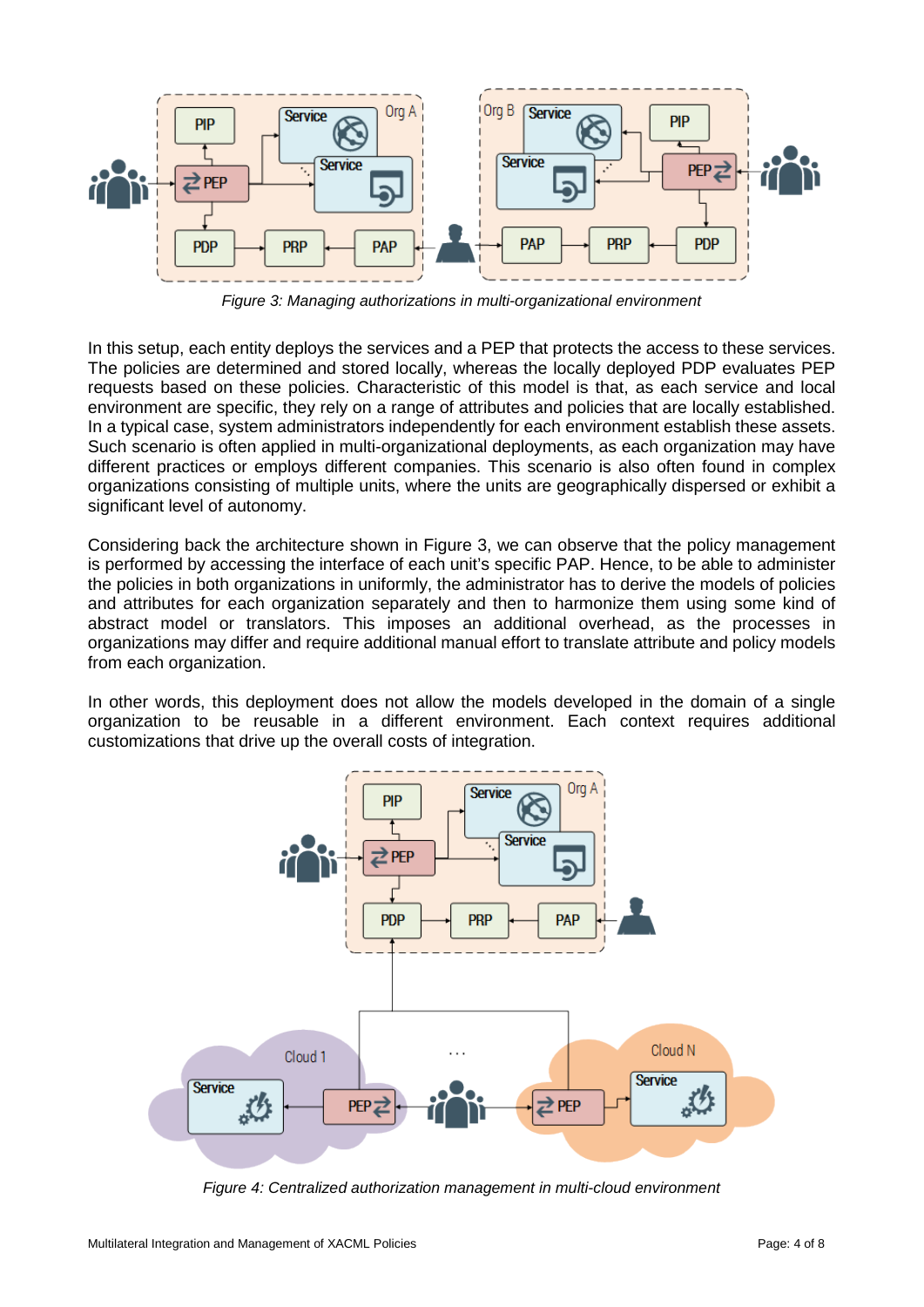In [Figure 4](#page-3-1) we show an abstract model of authorization management across different organizations considering the use of external cloud services. In such context, clouds (Cloud 1..N) are hosted by different organizations, where each of them provides some services to the primary user entity (Org A on the figure). Org A is in this case considered as a tenant of services collocated at Cloud 1..N. While these services typically get shared across multiple tenants, for the purpose of simplicity and readability, on the figure we represent a single tenant. In this environment, each cloud hosts a PEP that contacts an authoritative PDP deployed inside the premises of Org A. This case hence combines both centralized and decentralized policy management, as the policy enforcement is based on a provider-centric infrastructure, and policy administration and evaluation rely on a user-centric (or decentralized) approach.

The advantage of this scenario is that the administration of policies can be centralized, using a unified set of attributes and policies for resources hosted at different premises. The similar architectural approach is proposed in UMA (User-managed access), an OAuth 2.0 [3] extension developed under the umbrella of Kantara Initiative. There are, however, several challenges that relate to this chase. First, cloud environments still determine the attributes that are relevant for the function of the services deployed in their domain. Although they partially rely on the same infrastructure, Cloud 1 and Cloud N on the figure typically do not share commonalities in attributes and hence policies. The centralized policy store and evaluation infrastructure still have to conform to and integrate diversified attributes and resource views imposed by the external infrastructures, which still involves additional overhead.

Second, the fact that PEP and PDP are deployed in different environments may cause a range of issues related to network connectivity and latency. These two components need to interact with each access coming from external clients. The failure or connection issues at the central PDP and its infrastructure automatically reflect all other cloud instances that host services for this organization.

The later issue can be mitigated by relying on decentralized architecture, as shown in [Figure 5.](#page-4-0) In this scenario, PDP (with integrated policy store) is hosted in each cloud. The clouds also expose own PAPs, which are consumed by service users to administer security policies at each cloud. In this scenario, the user has to adapt and apply different attributes for each of environments. Like in the previous, this scenario also assumes that cloud organizations determine their attributes and policy models. The administrators hence need to adopt the models established at each entity, translate and coordinate the policies among different systems in order to apply integral and unified policy management.



<span id="page-4-0"></span>*Figure 5: Decentralized authorization management in multi-cloud environment*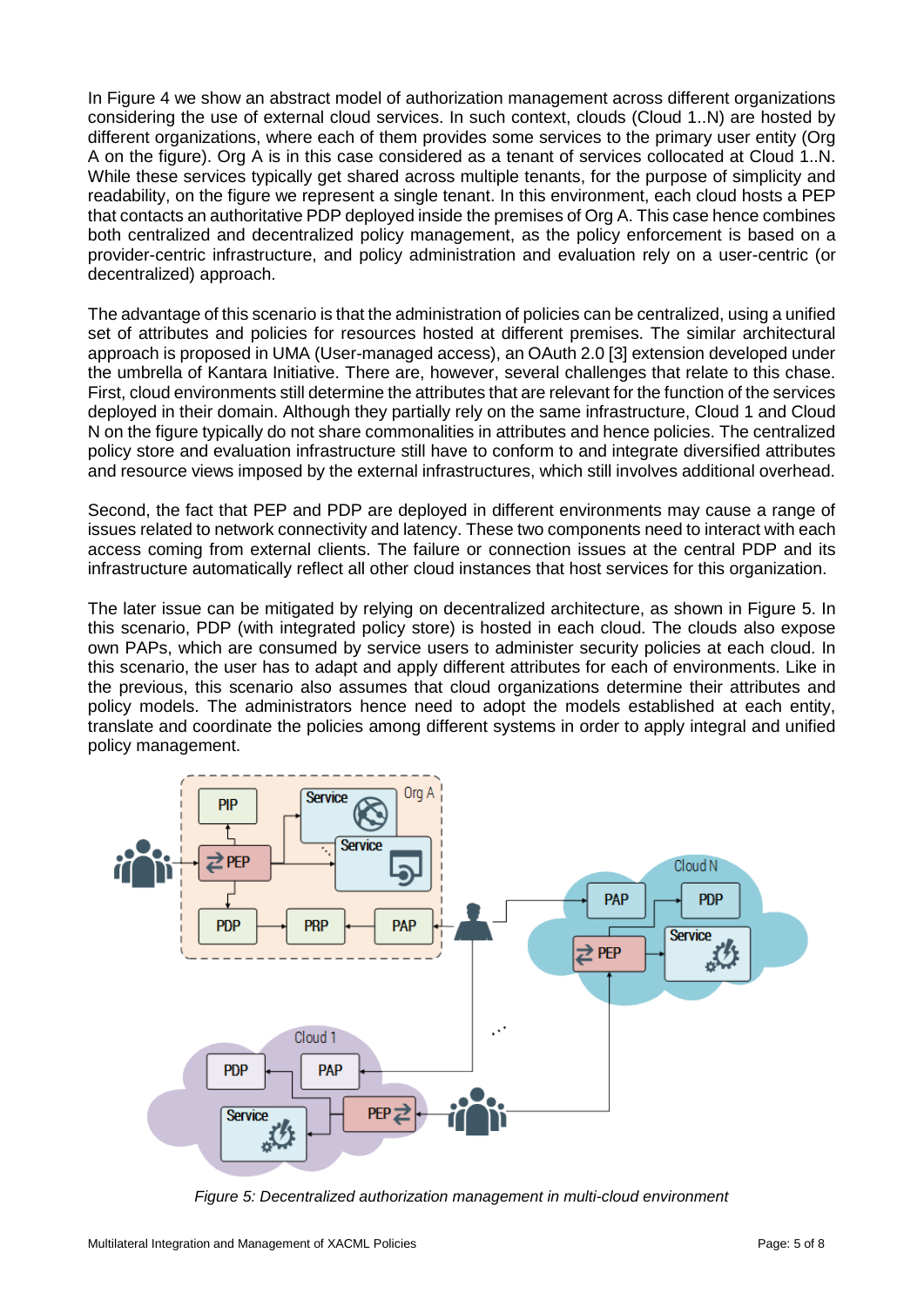The heterogeneity of environments is one of the leading factors that impose the overhead for the orchestration and management of security policies in both of following scenarios. While it may be seen as a neglecting issue of technical implementation, its practical effect is far more significant. This is due to the complexity of building blocks introduced with XACML, and primarily, the complexity and criticality of security policies and attributes that have to be designed and maintained during the product lifecycle. These properties impose the requirements, human skills and overhead on implementing users so that most larger organizations can be found among the adopters. Other companies that do not possess the necessary resources have choice to adopt the provider-specific access control and interfaces without the possibility to implement advanced security controls or to integrate the security management of cloud resources in its local, unified management environment.

## <span id="page-5-0"></span>**4. XACML Adaptor for RESTful Services**

Considering the fact that many modern services rely on a RESTful architecture, and that these services basically share common traits, we have designed the adaptor that enables the integrated management of security policies across different systems based on RESTful web services.

As elaborated in more detail in OpenAPI service description language [4], the primary building block of service descriptions are endpoints, which represent resources, and HTTP methods, which together with endpoints abstract different kinds of operations applicable over a specific resource. These include the operations such as adding, retrieving, updating or deleting a resource.

Instead of redefining attributes at each environment to allow describing of exposed web services, their resources and interactions with external entities, in our approach we use a specialized description model for RESTful services [5] and implement its translation to XACML policies that conform to a particular environment. This translation is supported by XAd policy adaptor, whose overall deployment is shown in [Figure 6.](#page-5-1) For more details on the service description model, we refer to [6, 7].



*Figure 6: Deployment of the XAd adaptor*

<span id="page-5-1"></span>Hence, instead of interacting with each cloud service using its language and specific interface, XAd provides system administrators a uniform and consolidated interface that relies on common service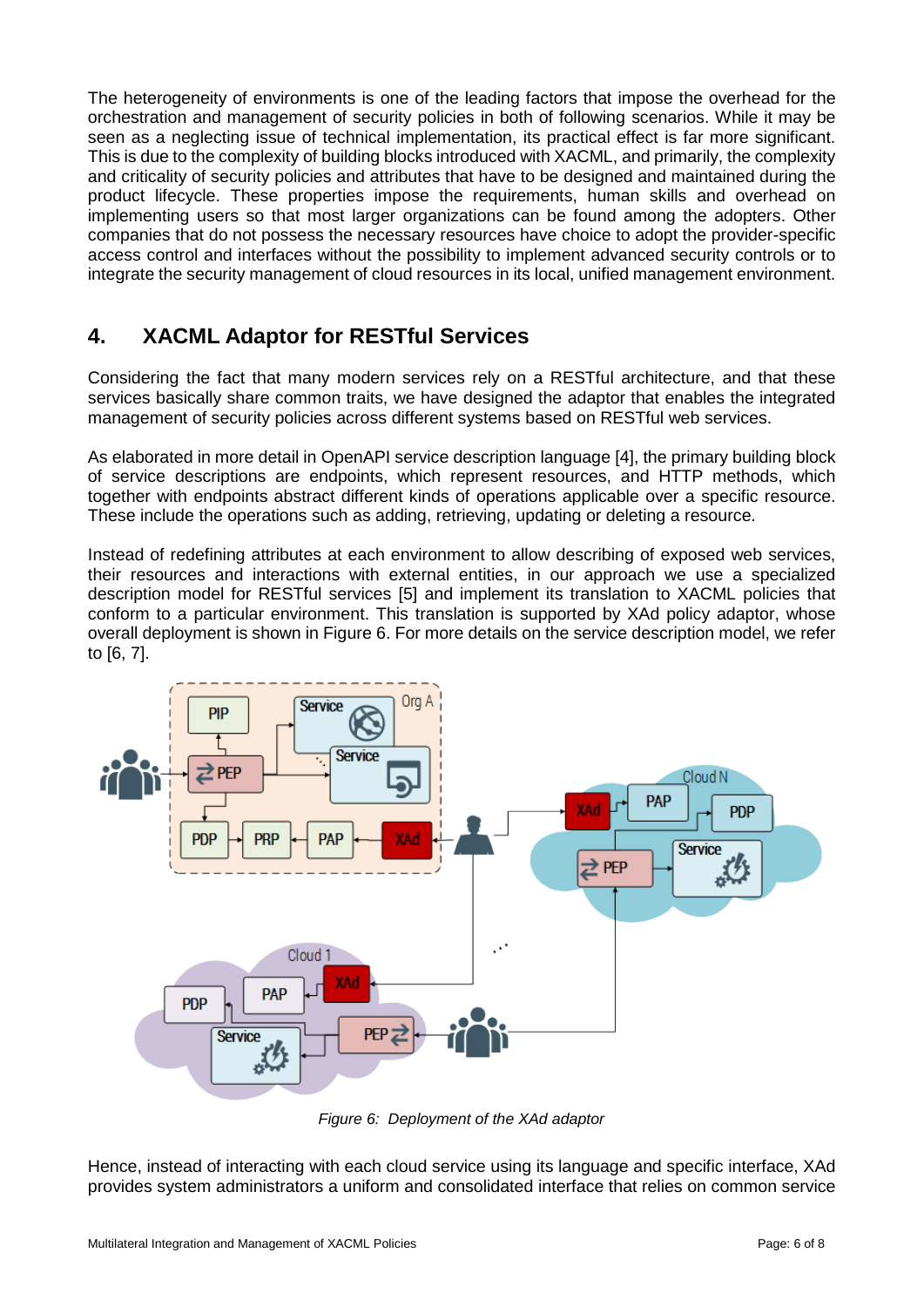vocabularies. This interface allows gathering and updating the integrated picture of security allowances available at different services.

Acting as middleware, XAd exposes the RESTful interface to external clients with the dual functionality. Firstly, XAd exposes a model of an underlying service using the approach described in [7]. The service description can be determined manually, using the concepts defined under DASP-Service [6], or derived and adjusted from OpenAPI descriptions. Secondly, the same interface exposes endpoints for management of security policies using LEAR vocabulary [5].

On the other side, XAd connects with local PAP and accesses its policy repository. This is necessary in order to be able to translate from XACML to DASP-conform policies. The definition of attribute and concept mappings is done using a configuration file present in the conf folder of XAd. For further details on the configuration and deployment of XAd we refer to the package provided under its web  $\mathsf{site}^1$  $\mathsf{site}^1$ .

The advantage of the approach introduced with this model is that the user can use a single management model and infrastructure to control and orchestrate access control policies in several different cloud-based applications. The model assumes that different cloud providers deploy these applications, whereas each of them applies XACML for policy-based security management and enforcement. The need to implement and integrate solution specific for each cloud is mitigated by relying on a single, intermediary language based on DASP framework [6].

It should be noted that this approach at the time supports only the management of RESTful web services.

#### <span id="page-6-0"></span>**5. Summary**

In this project, we extended the management model of XACML to support the transparent application in different, interacting and integrating environments. We have first identified and described most prominent authorization management models for XACML-based infrastructure considering the environment that consists of multiple organizations and relies on cloud-based services. Our proposal deals with RESTful services, as they are currently mostly proliferated form of web APIs, forming a backbone of data and resource sharing on today's web. While XACML provides the advanced and powerful model to implement attribute-based access control at the level of a single enterprise, the lack of standardized approach in the definition of attributes used for security policies impose the interoperability obstacles when it comes to the integrated management of services exposed at different systems or organizations. With our approach based on XAd middleware and abstract policies and service descriptions based on DASP framework, we support the transparent and integrated management of security policies that govern the access of different RESTful services using a unified approach.

<span id="page-6-1"></span> <sup>1</sup> http://demo.a-sit.at/xad